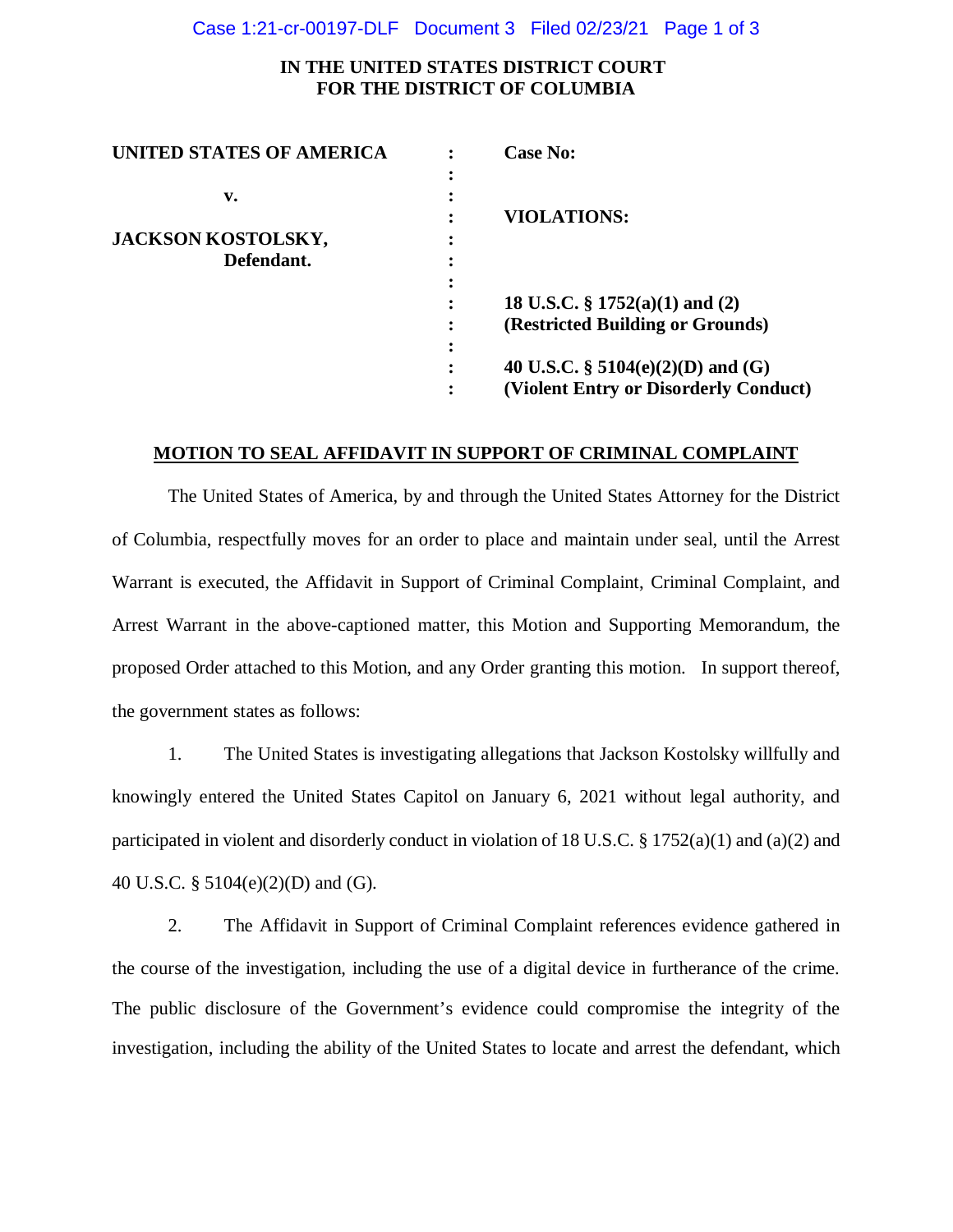## Case 1:21-cr-00197-DLF Document 3 Filed 02/23/21 Page 2 of 3

also may lead to the destruction of evidence in other locations including the digital device. Thus, a sealing order is necessary to avoid hindering the ongoing investigation in this matter.

2. As stated in Washington Post v. Robinson, 935 F.2d 282, 288 (D.C. Cir. 1999), there is a presumption of access to Court proceedings. But, this can be overridden if "'(1) closure serves a compelling interest; (2) there is a substantial probability that, in the absence of closure, this compelling interest would be harmed; and (3) there are no alternatives to closure that would adequately protect the compelling interest.'" Id. at 290 (quoting Oregonian Pub. Co. v. United States Dist. Court, 920 F.2d 1462, 1466 (9th Cir. 1990)).

3. In this matter, the United States has a compelling interest in preserving the integrity of its investigation and arresting the defendant. A limited sealing order ensuring that filings related to the Criminal Complaint and Arrest Warrant are not accessible from the Court's public files is narrowly tailored to serve a compelling interest.

4. Furthermore, the United States respectfully submits that complying with the normal notice requirements of Washington Post would defeat the purpose of the motion to seal. Persons who know the criminal justice system also know that docketing a motion to seal an Affidavit in Support of Criminal Complaint and Arrest Warrant, or a resulting sealing order, means that the defendant is charged with a crime, and the Government intends to arrest her. Thus, if this Motion or a sealing order were to become public, it would be the same as making public the Complaint and Arrest Warrant.

**WHEREFORE**, the United States respectfully requests that this Court issue an Order directing that the Clerk of the Court place and maintain under seal, until execution of the Arrest Warrant, the Affidavit in Support of Criminal Complaint, this Motion and Supporting Memorandum, the proposed Order attached to this Motion, and any Order granting this motion.

2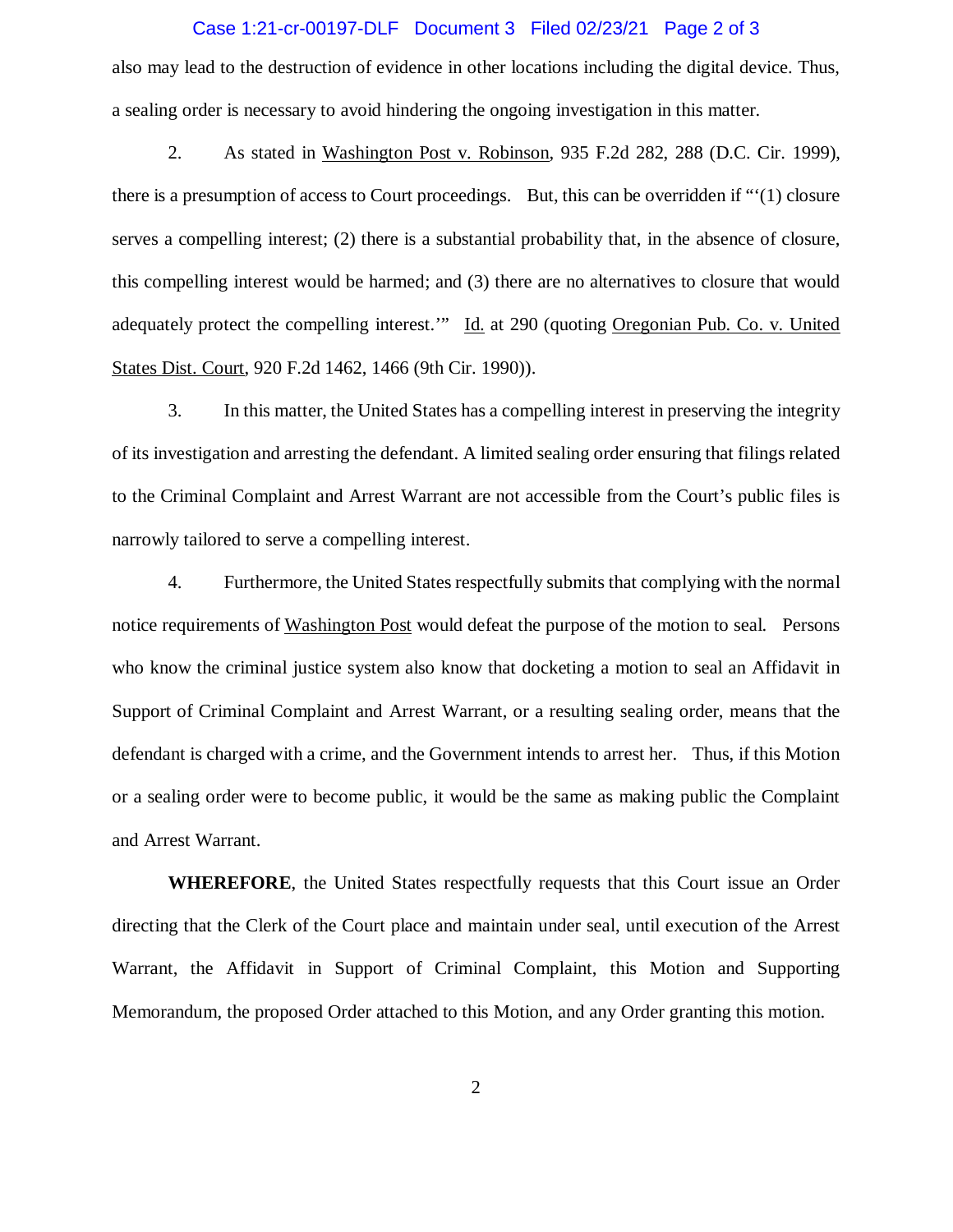Case 1:21-cr-00197-DLF Document 3 Filed 02/23/21 Page 3 of 3

Respectfully Submitted,

MICHAEL R. SHERWIN Acting United States Attorney

# By: **/S/** *Nicole McClain* **NICOLE MCCLAIN** Assistant United States Attorney D.C. Bar No. 1029759 555 4th Street, N.W. Washington, D.C. 20530 (202) 252**-**7848 Nicole.McClain@usdoj.gov